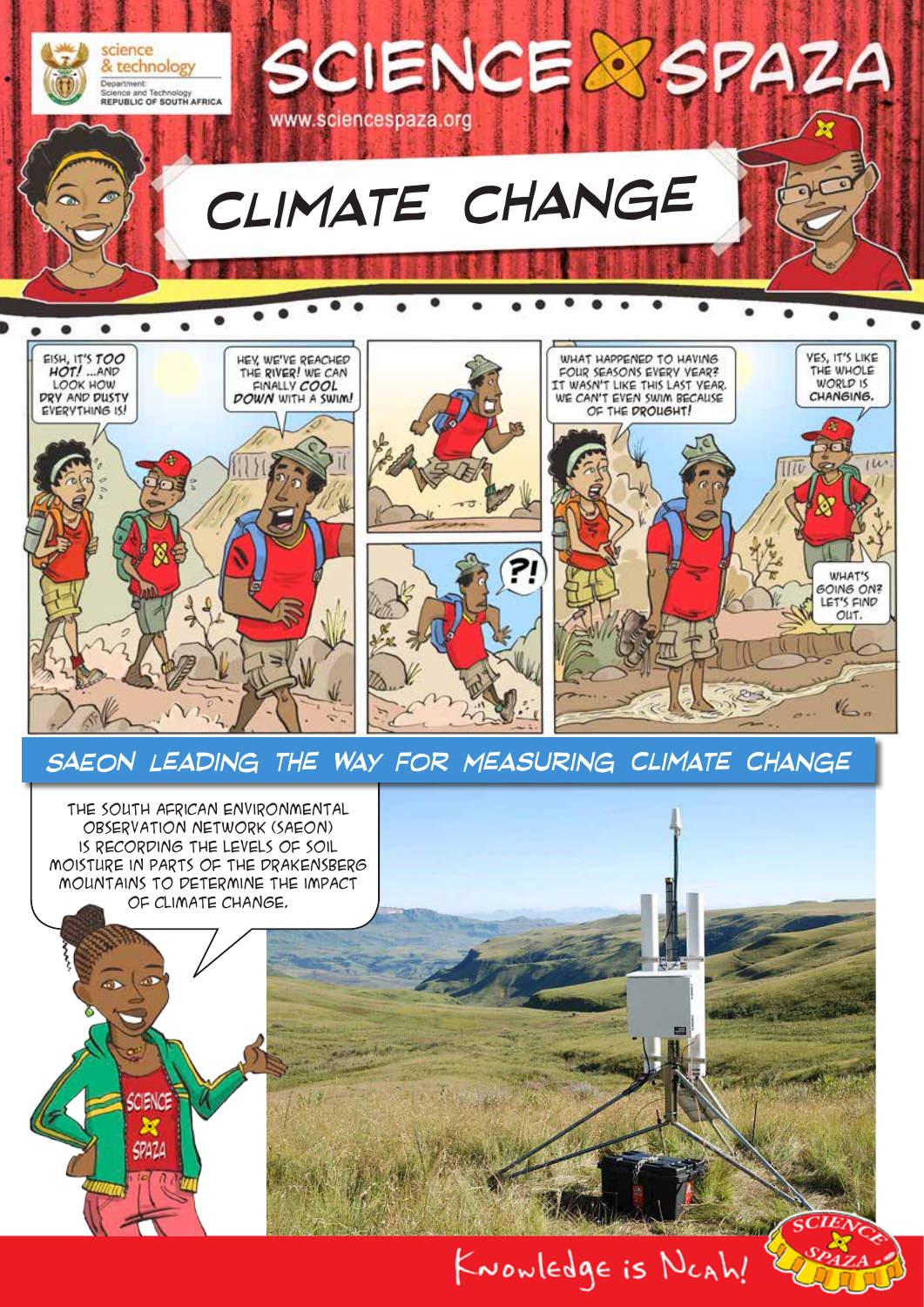

## *What's Happening Here?*

Scientists will make measurements very similar to this, and record the measurements over time. From this they can see how things change over time, and deduce whether there are any trends. As you can see here, Cathedral Peak in the Drakensberg gets more rainfall in summer than in winter. You can also see how the amount of rainfall can change over the years.



 $0$ 90





This work is licensed under the Creative Commons Attribution-NonCommercial-NoDerivatives 4.0 International License. To view a copy of this license, visit http://creativecommons.org/licenses/by-nc-nd/4.0/.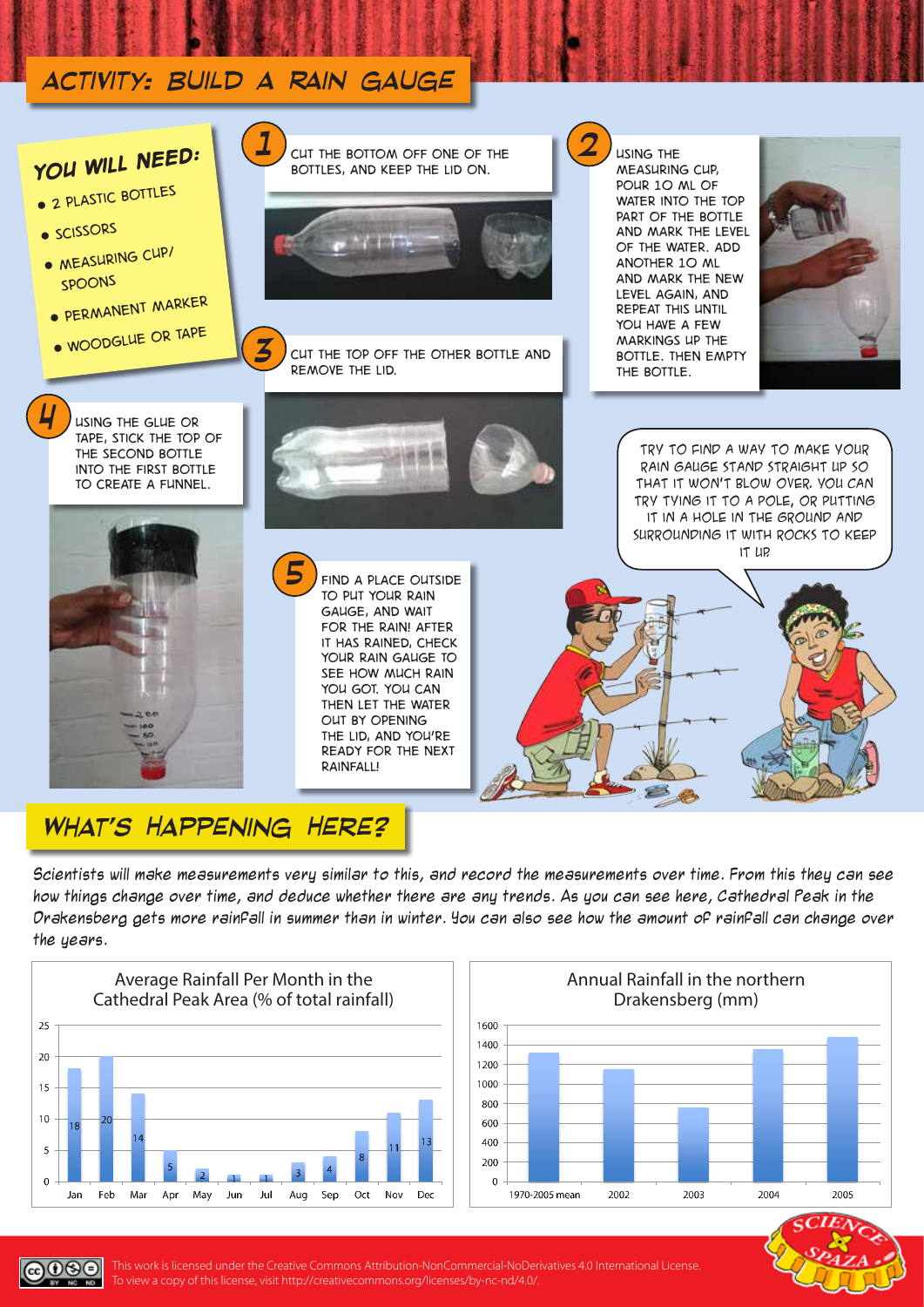#### *SAEON*

SAEON are doing similar measurements in the Cathedral Peak area of the Drakensberg, but they measure soil moisture using a special piece of equipment called a cosmic ray probe. This calculates the amount of water in the soil by measuring the number of fast neutrons in the air. Here's how it works:

In this graph, the **red line** represents the readings from the satellite Applications and Hydrology Group at UKZN. The **Blue line** represents the readings from the COSMIC RAY PROBE.



Volumetric water content (%)

KNOWLEDgE is NCAh!

/olumetric water content (%)



They have been gathering these data for a very long time. The findings can be used to track how the climate has varied over the years, and to predict what the climate might do in the future. This is also very useful for forecasting water demand, especially in water scarce regions like South Africa.

### *careers:*

#### Ecologist

Ecologists study the relationships between living things (like animals or plants) and the environment, such as the different vegetation that grows with different amounts of soil moisture, and how we can use this information to make better decisions about planting crops etc.

#### Climotologist

Climatologists analyse data from soil, water, air, plant life and even ice cores to study the Earth's climate and learn how weather patterns might might affect us.

#### **Feroza Morris**

received an MSc studentship at the Centre for Water Resources Research (CWRR) at the University of KwaZulu-Natal (UKZN), which focused on



improving the spatial understanding of rainfall patterns in the Cathedral Peak catchments in the Drakensberg Mountains. During her MSc, Feroza has presented her work in numerous conferences, and has been awarded a number of accolades for her presentations.

# *curriculum links*

ももももももも

- **GRADE 8:** Geography Natural resources
- **GRADE 9:** Geography Sustainable use of resources

 $\zeta C I E \wedge$ 

- **GRADE 10:** Geography The atmosphere
- **GRADE 11:** Geography The atmosphere